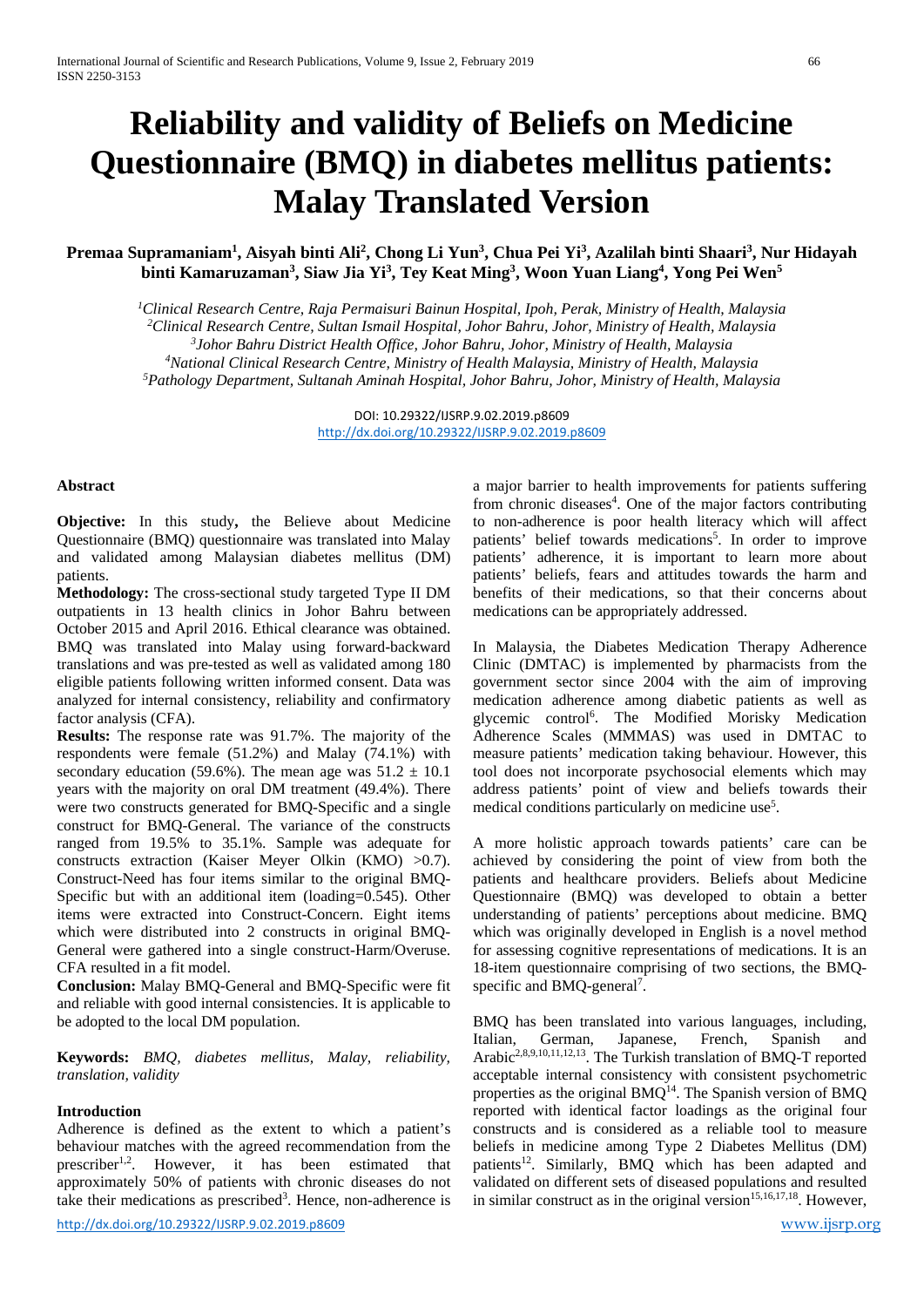to our knowledge there is no Malay version of BMQ to date. Thus, the purpose of this study was to translate the BMQ questionnaire into Malay and validate it in the Malaysian population particularly among DM patients.

#### **Materials and methods**

## *Subjects and study design*

The study subjects consisted of male and female outpatients conveniently sampled from 13 health clinics in Johor Bahru district of Johor state, Malaysia between October 2015 and April 2016. Type 2 DM patients who received medications for at least two months and 18 years and above were considered as eligible for the study. However, non-Malaysian patients were excluded. The study was conducted in three phases of Malay translation, pre-testing and validation of the translated Malay BMQ.

*Phase 1:* BMQ was translated into Malay by using an internationally accepted translating process<sup>19</sup>. The translation process was conducted by a group of experts: the first group consists of language experts (teachers in *Sekolah Dalam Hospital*) and the second group consists of subject matter expert (medical personnel) with two parallel sets of forward and backward translations. The forward translation from the source language (English) into the target language (Malay) was performed by the first and second groups of expert independently. Two different sets of Malay BMQ questionnaire were produced. Another of first and second groups of expert blindly (without referring to the original version) and independently back translated the Malay version to English. Subsequently, another two different Englishtranslated versions were produced. The process was carefully done to ensure preservation of contents and the meanings of the original questionnaire. Following reconcilement of the two forward and backward translations, revisions and amendments were made by the expert committee accordingly to produce a pre-final Malay BMQ.

*Phase 2:* In the first pre-test, face validity was done on ten diabetic patients at the out-patient setting. A single individual interview was conducted after ensuring the bilingual competency in order to assess respondents' comprehension of the translated questionnaire. Initially, the participants were required to read a short passage from the local English daily newspaper and translate it into Malay. Participants who passed the fluency test were given the pre-final Malay version of BMQ. The second pre-test was conducted on another 30 diabetic patients at the out-patient setting to further test the questionnaire to be finalized into Malay BMQ. In this part, participants were not tested for their bilingual competency, and no interviews were done.

*Phase 3:* Patients (n=180) were self-administered with the finalized Malay BMQ and were required to repeat the same procedure after four weeks. Data collection was performed by 5 pharmacists in the health clinics following an official training to ensure minimal risk of assessment bias.

Sample size was estimated using an assumption of Malay BMQ to have moderate construct validity with a minimal of 5 to 7 respondents required for each item in the questionnaire<sup>20</sup>. Considering a 30% drop-out rate, 180 respondents were required for the questionnaire validation. The sample size for every health clinics were distributed based on the proportion of

patients reported in previous year in each health clinic in the district.

# *Ethical issues*

Ethical clearance was obtained from Medical Research Ethics Committee (MREC) (NMRR-15-869-25888) while the permission for data collection was obtained from the Johor Bahru District Health Office, Malaysia. The study was conducted in compliance to Malaysian Good Clinical Practice (GCP) Guideline and Malaysian Data Protection Act. Written informed consents were obtained from all patients prior to their participation.

# *Study instrument*

BMQ was originally developed in English by Horne R. (1999). BMQ-Specific consisted of two 5-item factors which assess beliefs on the necessity of prescribed medications (*Specific-Necessity*) and concerns about prescribed medications based on beliefs about the danger of dependence, long term toxicity and the side effects of medications (*Specific-Concerns*). BMQ-General comprised of two 4-item factors assessing the beliefs that medicines are harmful, addictive and poisons which should not be taken on a continuous basis (*General-Harm*) and that medicines are overused by doctors (*General-Overused*). The answers were 5-point Likert Scale, ranging from 5 strongly agree, 4-agree, 3-uncertain, 2-disagree to 1-strongly disagree. The original version of BMQ was reported with good internal consistency and test-retest reliability as well as discriminant validity<sup>7</sup>.

# *Statistical analysis*

# *Construct validity*

Construct validity was performed by using an Exploratory Factor Analysis (EFA) which utilises Principle Axis Factoring extraction method with Promax rotation $2^1$ . An eigenvalue greater than 1 was used for constructs extraction. A factor loading Kaiser-Meyer-Olkin (KMO) and Bartlett's test were used to justify the sampling adequacy. Analysis was performed using IBM SPSS version 21.0<sup>23</sup>.

Further analysis was performed using a Confirmatory Factor Analysis (CFA) with Structural Equation Modelling (SEM) using AMOS (Amos Development Corporation) to test the fit of the EFA model in Malay BMQ-General and BMQ-Specific. Fitness of the model were accessed based on  $X^2/df$  ratio <3, Comparative Fit Index (CFI) > 0.95, Tucker Lewis Index (TLI)  $> 0.95$  and Root Mean Square Error (RMSEA)  $< 0.06^{24,25}$ .

# *Feasibility*

A floor effect occurs when several of the patients score the lowest possible score, whereas a ceiling effect occurs when several of the patients score the highest possible score. The amount of ceiling and floor effects present determine the quality of the content validity. Ceiling and floor effects were evaluated to be satisfactory by analyzing the percentages of the scores at the extremes of the response scale to be less than 15%26.

# *Reliability*

Internal consistency and test-retest reliability were considered for reliability testing. Cronbach's alpha of more than 0.5 was acceptable while  $0.7$  or more was considered as  $\text{good}^{27,28}$ .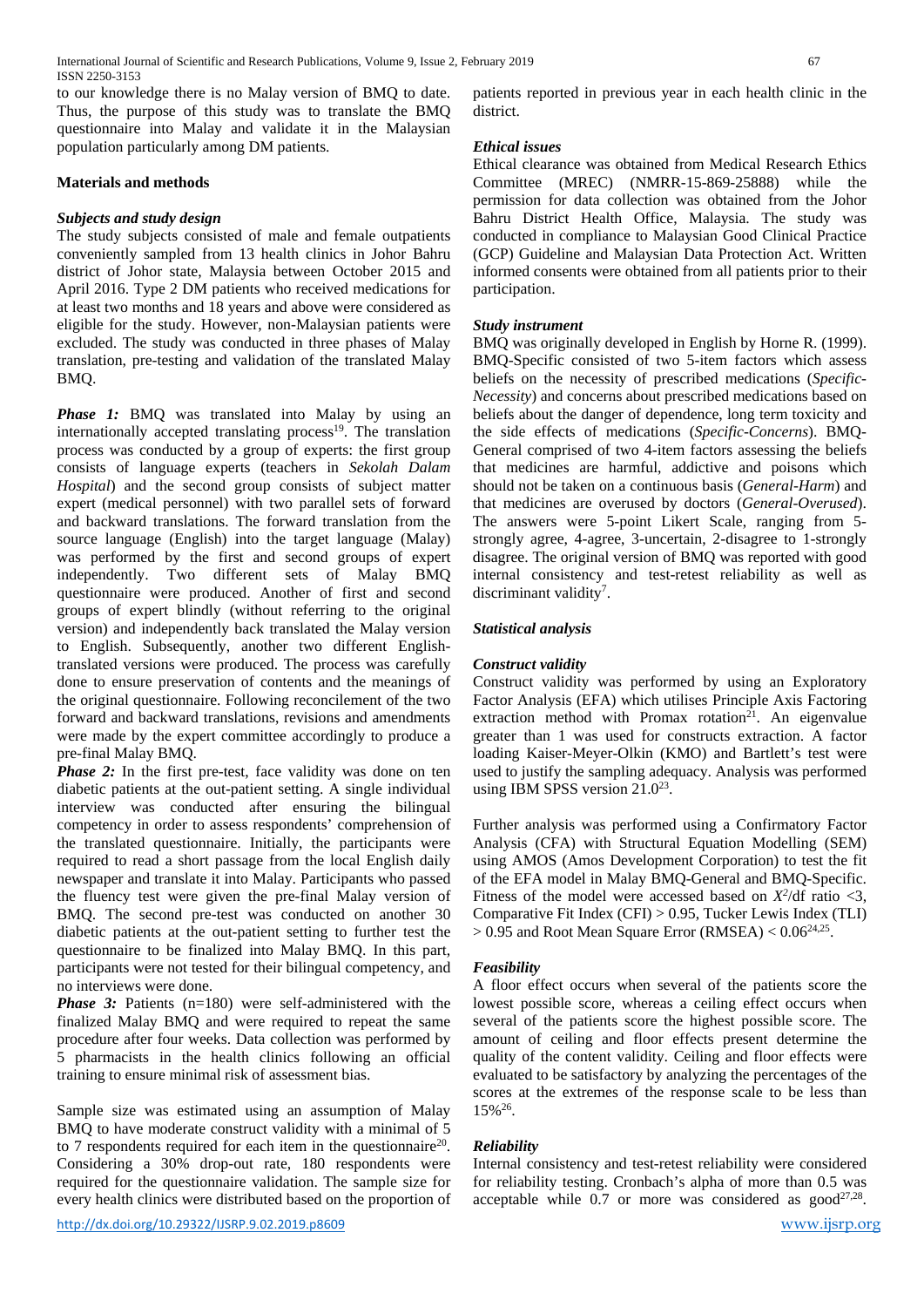International Journal of Scientific and Research Publications, Volume 9, Issue 2, February 2019 68 ISSN 2250-3153

Intra-class correlation coefficient (ICC) with value of  $\leq 0.40$ was considered as poor to fair, 0.41–0.60 moderate, 0.61–0.80 good and  $>0.80$  excellent<sup>29,30</sup>. Corrected item to total correlation of more than  $0.2$  was acceptable<sup>31</sup>.

#### **Results**

#### *Demographic characteristics*

A total of 166 (out of 180) respondents completed the Malay BMQ. The majority of respondents were female (51.2%) and of Malay ethnicity (74.1%) having at least a secondary education (59.6%). The mean age of the respondents was 51.2 (SD: 10.1) years. The majority of the diabetic respondents were patients who received oral treatment (49.4%) (Table 1).

| Table 1: Socio-demographic characteristics of the respondents $(n=166)$ |  |
|-------------------------------------------------------------------------|--|
|-------------------------------------------------------------------------|--|

| Socio-demographic characteristics<br>$n\left(\frac{9}{6}\right)$ |      |         |
|------------------------------------------------------------------|------|---------|
| Gender                                                           |      |         |
| Female                                                           | 85   | (51.20) |
| Male                                                             | 81   | (48.80) |
| Race                                                             |      |         |
| Malay                                                            | 123  | (74.10) |
| Indian                                                           | 20   | (12.05) |
| Chinese                                                          | 19   | (11.45) |
| Others                                                           | 4    | (2.41)  |
| Education                                                        |      |         |
| Primary                                                          | 31   | (18.67) |
| Secondary                                                        | 99   | (59.64) |
| Tertiary                                                         | 33   | (19.88) |
| Treatment                                                        |      |         |
| Oral only                                                        | 82   | (49.40) |
| Both oral and injectable (insulin)                               | 58   | (34.94) |
| Injectable (insulin) only                                        | 25   | (15.06) |
| Age, (years) [mean (SD)]                                         | 51.2 | (10.10) |
| Duration of DM, (years) [mean (SD)]                              | 7.5  | (6.10)  |

#### *Content validity*

The BMQ was translated into Malay by two groups of subject-matter experts and non-subject-matter experts using forward and backward translations. The translated versions were reviewed by language experts and pharmacists. Several items in both BMQ-Specific and BMQ-General created major confusion among the respondents where the words *mystery*, *protective*, *additive* and *poisons* were deemed as confusing. Language experts were approached for opinions and suggestions of substitute questions with different terms but with similar meaning were employed. The opinions and

suggestions by the respondents were considered in selecting the appropriate question for the four items having the confusing words with no item being removed from the Malay BMQ.

#### *Construct validity*

Exploratory factor analysis using a Promax rotation resulted in two constructs for BMQ-Specific and a single construct for BMQ-General with 19.5% variance for Need, 31.6% variance for Concern and 35.1% variance for Overuse and Harm. The sample was adequate for constructs extraction [BMQ-Specific (KMO=0.77) and BMQ-General (KMO=0.82)]. Bartlett's test was statistically significant (*p*value<0.001). Construct-Need has four items that were similar to the original BMQ-Specific but with an additional item of factor loading of 0.545. Other items were extracted into Construct-Concern. However, all eight items which were distributed into two constructs in the original BMQ-General were gathered into a single construct for Malay BMQ-General. The loading factors for the items ranged from 0.522 to 0.791 (Table 2) and the items seemed to be well correlated within the constructs.

| <b>Items in constructs</b>                                         | <b>Concern</b> | <b>Need</b> | Harm/Overuse |
|--------------------------------------------------------------------|----------------|-------------|--------------|
| <b>BMQ-Specific</b>                                                |                |             |              |
| (KMO: 0.769; Bartlett's test $p<0.001$ )                           |                |             |              |
| I sometimes worry about becoming too dependent on my<br>medicines. | 0.776          |             |              |
| My medicines disrupt my life.                                      | 0.756          |             |              |
| Having to take my medicines worries me.                            | 0.689          |             |              |
| I sometimes worry about the long term effects of my<br>medicines.  | 0.659          |             |              |
| My medicines are mystery to me.                                    | 0.639          |             |              |
| My health in the future will depend on my medicines.               |                | 0.791       |              |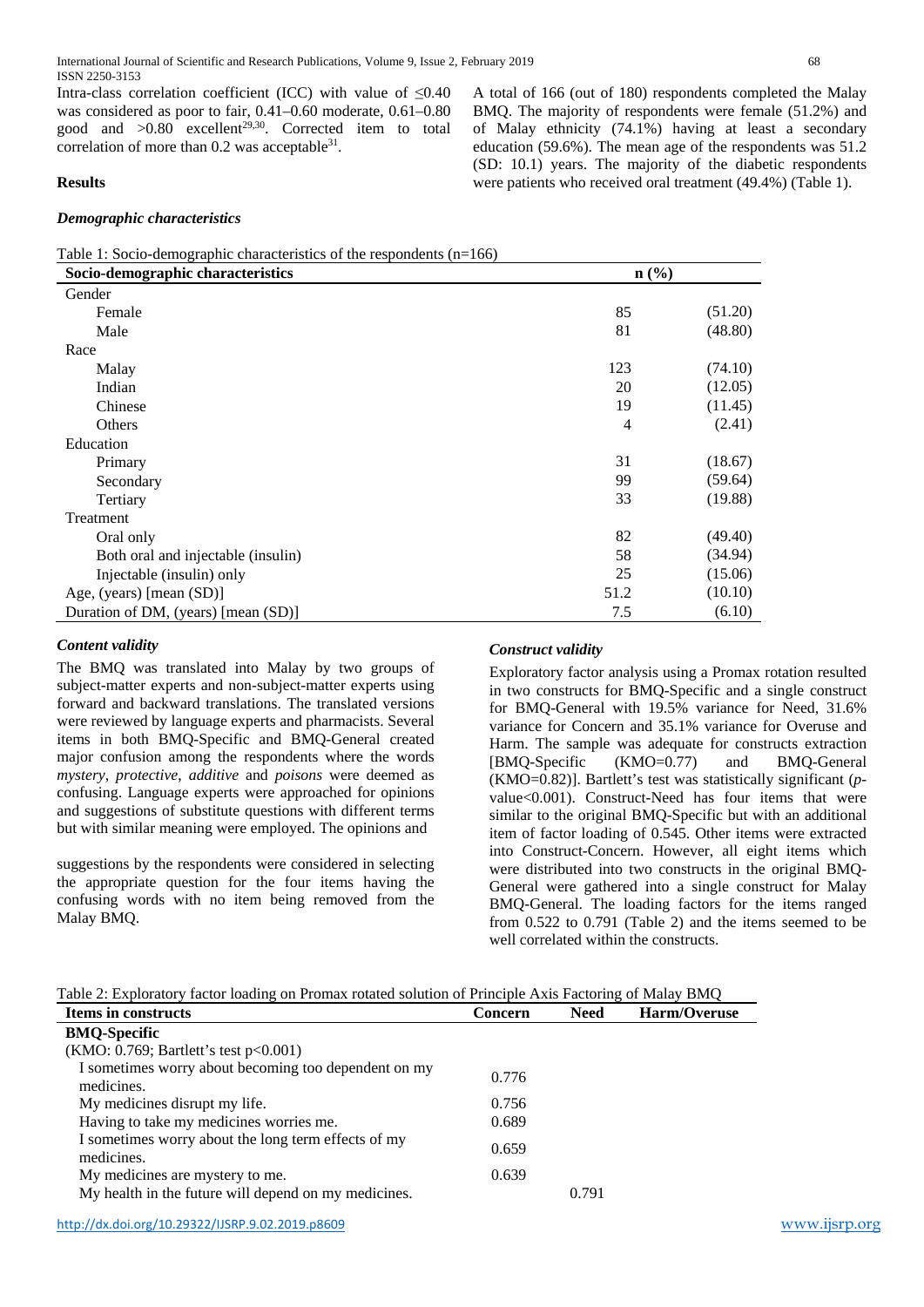| International Journal of Scientific and Research Publications, Volume 9, Issue 2, February 2019<br>ISSN 2250-3153 |        |        |        | 69 |
|-------------------------------------------------------------------------------------------------------------------|--------|--------|--------|----|
| My life would be impossible without my medicines.                                                                 |        | 0.771  |        |    |
| Without my medicines I would be very ill.                                                                         |        | 0.755  |        |    |
| My health, at present, depends on my medicines.                                                                   |        | 0.640  |        |    |
| My medicines protect me from becoming worse.                                                                      |        | 0.543  |        |    |
| <b>BMQ-General</b>                                                                                                |        |        |        |    |
| (KMO: 0.815; Bartlett's test $p<0.001$ )                                                                          |        |        |        |    |
| Natural remedies are safer than medicines.                                                                        |        |        | 0.665  |    |
| All medicines are poisons.                                                                                        |        |        | 0.664  |    |
| Medicines do more harm than good.                                                                                 |        |        | 0.626  |    |
| Doctors use too many medicines.                                                                                   |        |        | 0.607  |    |
| Most medicines are additive.                                                                                      |        |        | 0.569  |    |
| If doctors had more time with patient, they would prescribe                                                       |        |        | 0.542  |    |
| fewer medicines.                                                                                                  |        |        |        |    |
| Doctors place too much trust in medicines.                                                                        |        |        | 0.528  |    |
| People who take medicines should stop their treatment for a                                                       |        |        | 0.522  |    |
| while every now and again.                                                                                        |        |        |        |    |
| Explained variance after extraction $(\% )$                                                                       | 31.600 | 19.500 | 35.100 |    |

#### *Feasibility and reliability*

The floor effects ranged from 0.6% to 1.6% while ceiling effects ranged from 0.6% to 2.4% across the construct which preserved the realistic measure to detect any significant observation and responsiveness of respondents. Skewness and kurtosis for all three constructs were in the acceptable range with no severe normality violations (Table 3).

## The internal consistency of the constructs was measured using Cronbach's alpha with the values ranging from 0.74 to 0.75. Test-re-test reliability testing using ICC resulted in fair and moderate correlation whereas item-total correlation of the constructs ranged from 0.35 to 0.64 (Table 3).

#### Table 3: Internal consistency and reliability of Malay BMQ

|                                | <b>Constructs</b> |                  |                  |  |  |
|--------------------------------|-------------------|------------------|------------------|--|--|
| <b>Statistical parameters</b>  | <b>Concern</b>    | <b>Need</b>      | Harm/Overuse     |  |  |
| Skewness, kurtosis             | 0.08, 0.62        | $-0.02, -0.10$   | 0.12, 0.36       |  |  |
| Cronbach's $\alpha$            | 0.75              | 0.75             | 0.74             |  |  |
| $ICC^*(95\% CI)$               | 0.75(0.68, 0.81)  | 0.75(0.68, 0.81) | 0.74(0.69, 0.79) |  |  |
| $Test^a$ [mean $(SD)$ ]        | 16.6(3.2)         | 17.1(3.2)        | 24.1(4.1)        |  |  |
| $Re-test^a$ [mean $(SD)$ ]     | 16.4(3.3)         | 17.3(3.1)        | 24.2(3.9)        |  |  |
| Floor effect $[n (\%)]$        | 1(1.6)            | 2(1.2)           | 1(0.6)           |  |  |
| Ceiling effect $[n (\%)]$      | 2(1.2)            | 4(2.4)           | 1(0.6)           |  |  |
| Item-total correlation (range) | 0.44, 0.60        | 0.35, 0.64       | 0.37, 0.49       |  |  |

*\* Mean measure,* 

*ICC-Intra-class correlation, SD-Standard deviation*

*a Paired t-test: Need: p-value=0.517; Concern: p-value=0.615; Overuse & Harm: p-value:0.797*

CFA analysis using AMOS was performed to justify the goodness of fit of the Malay BMQ. The Malay BMQ-General revealed a good fit with  $X^2/df$  of 1.41 which is lower than 3. RMSEA was lower than 0.08 and CFI was reported as 0.952 which is greater than 0.9. However, TLI and NFI values were lower than the proposed cutoff of 0.95 which

reflected the model's failure to improve the fit by 95% relative to a null model. Similarly, Malay BMQ-Specific was also fit with *X2* /df of 1.81, RMSEA of 0.067, CFI of 0.923 and failed to improve model fit by 95% relative to a null model since the TLI and NFI values were lower than 0.95 (Figure 1).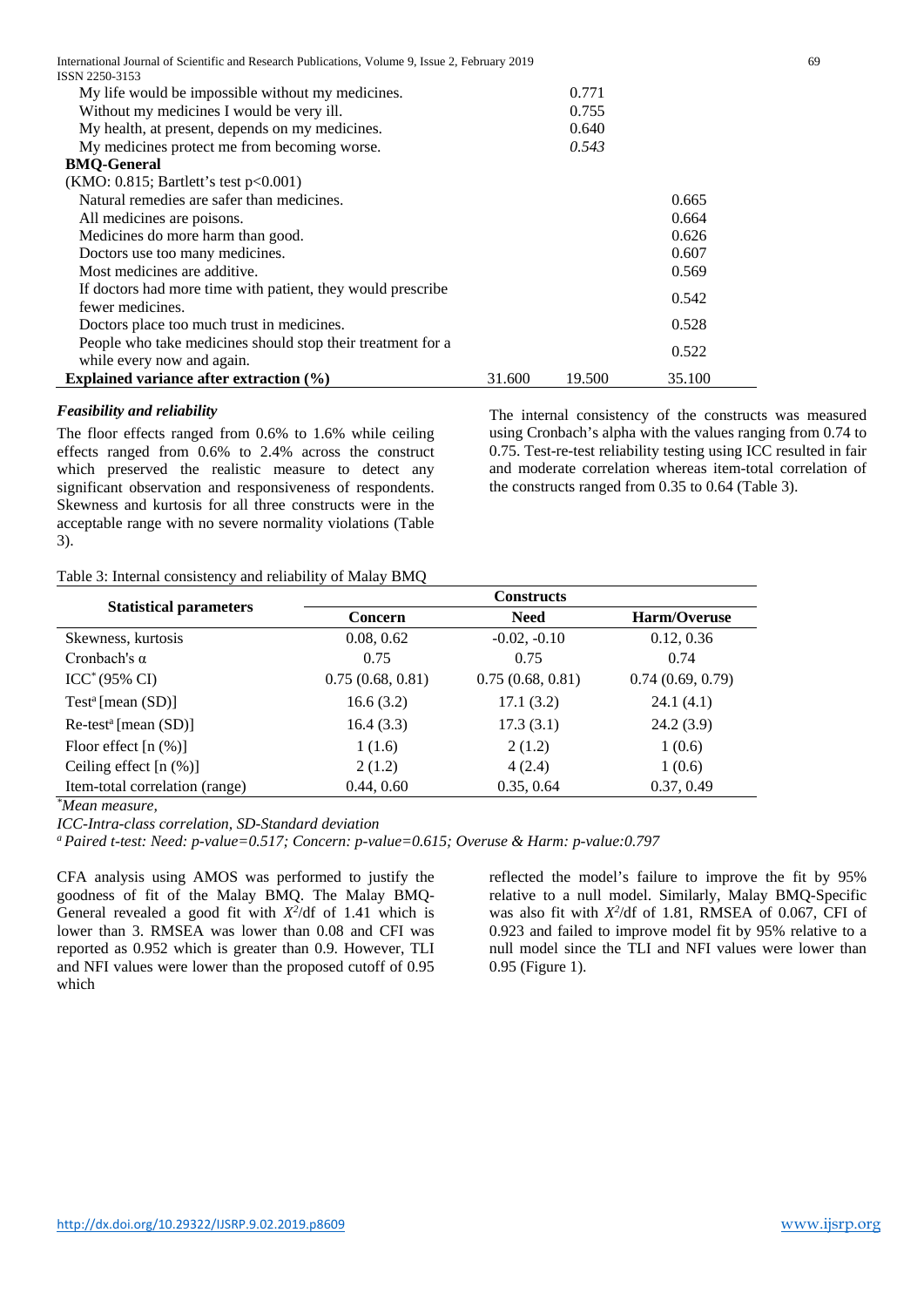

Figure 1: Path diagram of standardized parameters of SEM in the Malay BMQ

#### **Discussion**

Our study is the first to translate the BMQ questionnaire into Malay and validate it in the Malaysian population particularly among DM patients. The Malay BMQ questionnaire was found to be a reliable and valid survey tool for Malaysian DM population. The study finding discovered that the Malay BMQ questionnaire has a good internal consistency and validity for DM population in Malaysia. Comparison with previous studies (Table 4) which has translated BMQ indicated similar patient criteria where the average patient's age is within the range of 44-56 years similar to the present study with an average of 51 years and an average of 50% of patients were male. The original BMQ was translated into Portuguese, Persian, French, Maltese and other versions<sup>11,15,16,17,32,33,34</sup>. The translated BMO has been validated among hypertensive, psychiatric, mental illnesses, asthmatic and diabetic patients $11,15,16$ .

The Malay BMQ was successfully validated on Type II diabetes mellitus patients who were on oral and/or insulin medications for a period of at least 2 months. Gatt (2017) has also reported that Maltese BMQ has been translated and validated among 25% of diabetic patients from the total number of samples<sup>15</sup>. Cronbach alpha was within a range of 0.50-0.67 similar to the present study with Cronbach alpha between 0.74-0.75. Both studies have shown that measurement of the medication beliefs among diabetic patients can be successfully conducted by using the translated version of BMQ.

The present study of Malay BMQ presented with two constructs for BMQ-Specific and a single construct for BMQ-General but the original BMQ was reported with only two constructs for BMQ-General<sup>7</sup>. However, the present study successfully replicated the findings reported by Samalin (2017) with a single construct for BMQ-General - validated the French BMQ among mental illness patients which resulted with 42% variance with factor loading in a range of 0.49 to 0.78 for BMQ-General with similar findings as in the Malay BMQ with 35% variance with factor loading in a range of 0.52 to 0.6711. Both studies reported good and reliable internal consistencies. Similarly, Salgado (2013) and Mostafavi (2016) also reported good internal consistencies with Cronbachs' alpha value that was greater than 0.6 but with two constructs extracted for BMQ-General as in the original BMQ $16,17$ .

In order to preserve the meaning and contents of the original BMQ, the translation process was carried out carefully by subject matter and language experts. Words such as *mystery, protective, additive* and *poisons* were among the words that pose difficulties in understanding among respondents in Malay BMQ. Subsequently, the words *mystery* and *additive* were maintained while *protective* and *poisons* were substituted with words which suit the local diabetes patient population context. Salgado (2013) also reported that the word *mystery* was a challenge in the translation of Portuguese BMQ<sup>17</sup>. Meanwhile, Mahler (2012) reported that *natural remedies* was an issue in the translation of German version of BMQ and the word was replaced with *conventional medicine* which was considered as appropriate to the German population<sup>9</sup>.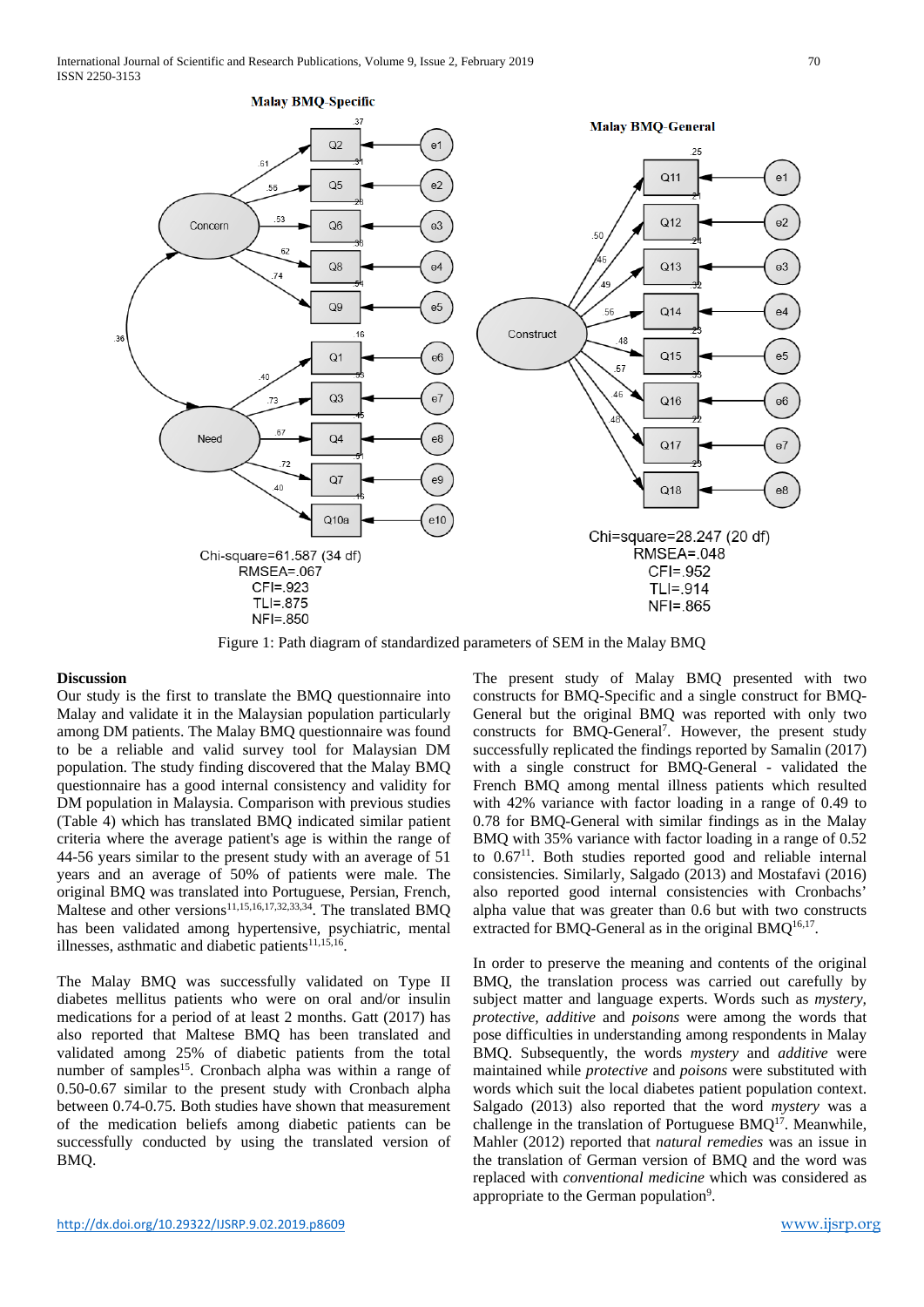Factor loading was not smooth enough for Malay BMQ-Specific as the item "*my medicines protects me from becoming worse"* was extracted into Need instead of Concern with marginal difference in the loading factor within the two constructs. The original BMQ extracted this item with factor loading 0.670 into Concern<sup>7</sup>. Nevertheless, in the present study the item was extracted with factor loading 0.543. Removal of the item does not improve the model fit in Malay BMQ-Specific. Therefore, it is hypothesized that that the type II DM patients tend to perceive the fact the "d*iabetic medicine protects me from becoming worse"* as a necessity rather than a concern. Thus, it was remained to be extracted in Need. Similar factor loading issues were reported in other versions of BMQ12,15.

The findings from the confirmatory factor analysis of Malay BMQ were similar to the ones reported by Mostafavi (2016) for Persian BMQ. Persian BMQ which was validated among hypertensive patients produced a fit model with CFI values of  $0.958$  and RMSEA of  $0.073^{16}$ . Similarly, in the present study, the Malay BMQ was reported with good construct validity, having a CFI value of greater than 0.9 and RMSEA as high as 0.067. Meanwhile, Fall (2017) also reported CFI of 0.89 and RMSEA of 0.08 for French BMQ. The reported results indicated that the construct validity was good for a fit model for both BMQ-General and BMQ-Specific questionnaires<sup>2</sup>.

The present study achieved the estimated sample with 92.2% response rate among Type II diabetic patients. However, the discriminant validity was not considered in the study which limits the generalisability of the findings into other groups of patients apart from diabetes. Researchers intended to further validate Malay BMQ may consider to use a wide variety of patients groups so that the generalisability can be improved.

Concern) and a single construct for BMQ-General

|                                               |                                                    |                                 | <b>Findings</b>     |                         |          |                    |         |
|-----------------------------------------------|----------------------------------------------------|---------------------------------|---------------------|-------------------------|----------|--------------------|---------|
| <b>Author</b>                                 | <b>Year of study</b>                               | <b>Sample</b>                   | Criteria            | <b>BMQ-Specific</b>     |          | <b>BMQ-General</b> |         |
|                                               |                                                    |                                 |                     | <b>Need</b>             | Concern  | Harm               | Overuse |
|                                               |                                                    | $n=524$ (asthmatic,             | Gender              |                         | 48% male |                    |         |
| Horne R.                                      | March-May                                          | diabetic,                       | Age (years)         | Mean: 50.75 (SD: NA)    |          |                    |         |
| et al.,                                       | 1994                                               | psychiatric, renal<br>dialysis, | Cronbach's $\alpha$ | $0.55 -$                | $0.63 -$ | $0.47 -$           | $0.60-$ |
| 1999                                          | (Original<br>$BMO$ <sup>7</sup>                    | cardiovascular &                |                     | 0.86                    | 0.80     | 0.83               | 0.80    |
|                                               |                                                    | general medical)                | Variance            |                         |          |                    |         |
|                                               |                                                    |                                 | Gender              | 30.3% male              |          |                    |         |
| Salgado et                                    | March-June<br>2010                                 | $n=300$ (NA)                    | Age (years)         | Mean: 62.0, SD:<br>14.4 |          |                    |         |
| al., 2013                                     | (Portuguese<br>$BMQ$ <sup>17</sup>                 |                                 | Cronbach's $\alpha$ | 0.76                    | 0.67     |                    |         |
|                                               |                                                    |                                 | Variance            | 44%                     |          |                    |         |
|                                               |                                                    |                                 | Gender              | 44% male                |          |                    |         |
| Mostafavi                                     | <b>NA</b>                                          | $n=612$                         | Age (years)         | Mean: 44.08, SD: 10.38  |          |                    |         |
| F, et al,<br>2016                             | (Persian<br>$BMO$ <sup>16</sup>                    | (hypertension)                  | Cronbach's $\alpha$ | 0.89                    | 0.90     | 0.93               | 0.85    |
|                                               |                                                    |                                 | Variance            | 10.85%                  | 18.52%   | 11.43%             | 16.50%  |
|                                               |                                                    | $n=150$                         | Gender              | 44.7% male              |          |                    |         |
| Samalin L,                                    | <b>NA</b>                                          | (schizophrenia,                 | Age (years)         | Mean: 51.3, SD: 16.6    |          |                    |         |
| (French<br>et al, 2017<br>$BMO$ <sup>11</sup> | bipolar disorder,<br>major depression<br>disorder) | Cronbach's $\alpha$             | 0.83                | 0.68                    |          | 0.80               |         |
|                                               |                                                    | Variance                        | 31.59%              | 22.88%                  |          | 41.91%             |         |
|                                               | June-                                              | n=400 (asthmatic,               | Gender              | 48% male                |          |                    |         |
| Gatt I, et                                    | September                                          | diabetic.                       | Age (years)         | Mean: 56.0, SD: 18.13   |          |                    |         |
| al, 2017                                      | 2013<br>(Maltese                                   | cardiovascular,                 | Cronbach's $\alpha$ | 0.73                    | 0.66     | 0.56               | 0.48    |
|                                               | $BMQ$ <sup>15</sup>                                | depression)                     | Variance            |                         |          |                    |         |
|                                               |                                                    |                                 | Gender              | 48.8% male              |          |                    |         |
| Present                                       | October 2015-                                      | $n=166$ (diabetic)              | Age (years)         | Mean: 51.2, SD: 10.1    |          |                    |         |
| study                                         | April 2016<br>(Malay BMQ)                          |                                 | Cronbach's $\alpha$ | 0.75                    | 0.75     |                    | 0.74    |
|                                               |                                                    |                                 | Variance            | 19.50%                  | 31.60%   |                    | 35.10%  |

Table 4: Comparison of other studies

*\*NA-Information not* 

*available*

# **Conclusion**

The Malay BMQ-General and BMQ-Specific questionnaire was found to be a valid and reliable survey instruments to be used for Malaysian patients with DM. Items in Malay BMQ were extracted into 2 constructs in BMQ-Specific (Need and (Harm/Overuse).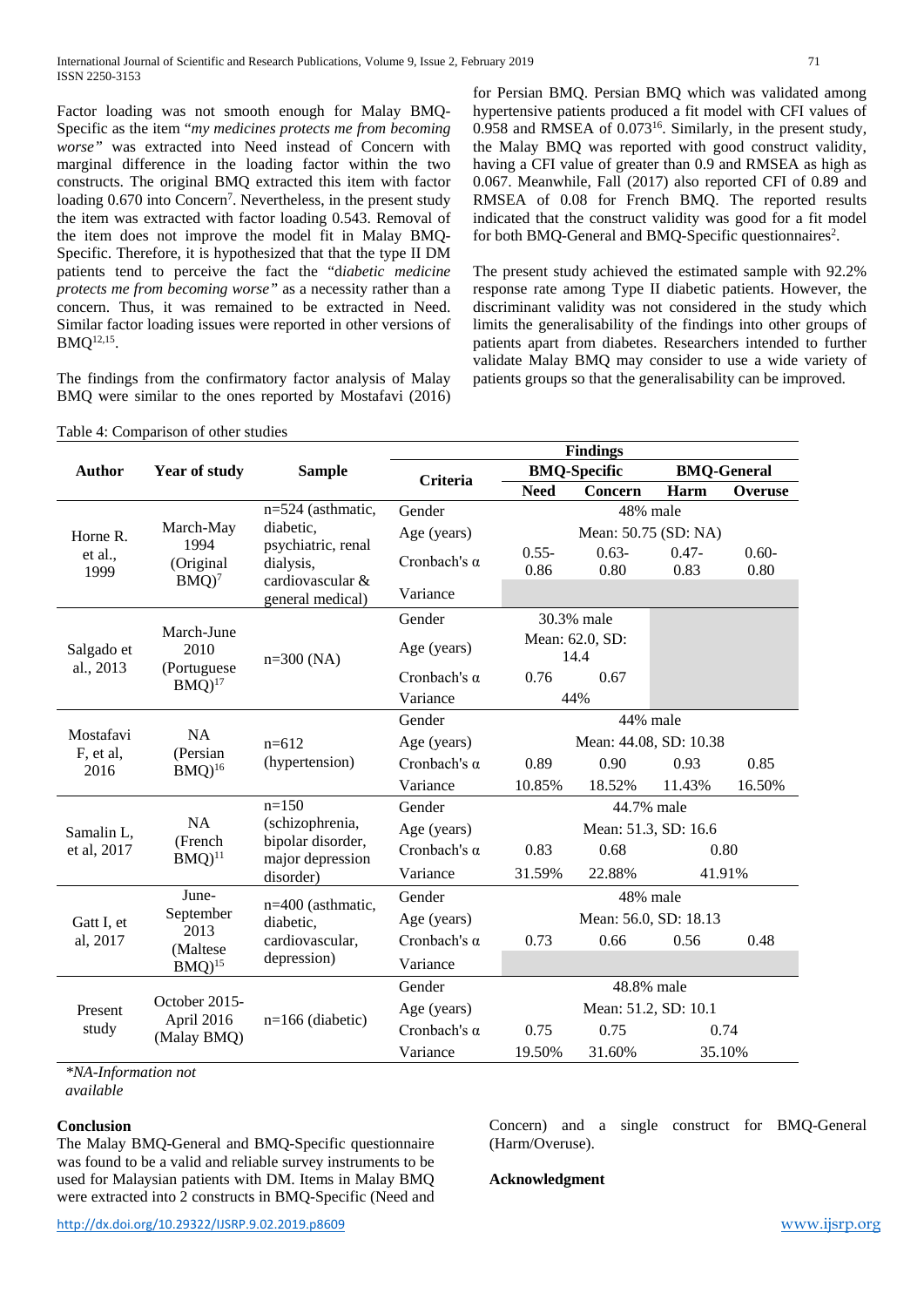The researchers would like to express their sincere gratitude to all study participants and teachers in *Sekolah Dalam Hospital*, Sultanah Aminah Hospital for the contribution for the success of the study. The researchers would also like to thank Professor Gan Siew Hua from the School of Pharmacy, Monash University Malaysia for the assistance in manuscript preparation. Also to Director General of Health Malaysia for permission to publish this manuscript.

# **References**

- [1] Barofsky, I., 1978. Compliance, adherence and the therapeutic alliance: steps in the development of selfcare. Social Science & Medicine. Part A: Medical Psychology & Medical Sociology, 12, pp.369-376.
- [2] Fall, E., Gauchet, a, Izaute, M., Horne, R., & Chakroun, N. (2014). Validation of the French version of the Beliefs about Medicines Questionnaire (BMQ) among diabetes and HIV patients. Revue Europeenne de Psychologie Appliquee, 64(6), 335–343.
- [3] Horne, R., & Weinman, J. (1999). Patients' beliefs about prescribed medicines and their role in adherence to treatment in chronic physical illness. Journal of Psychosomatic Research, 47(6), 555– 567.
- [4] World Health Organization. (2015). Adherence to long-term therapies: Evidence for action. Genova: World Health Organization., ISBN 9241545992.
- [5] Martin, L. R., Williams, S. L., Haskard, K. B., & Dimatteo, M. R. (2005). The challenge of patient adherence. Therapeutics and Clinical Risk Management, 1(3), 189–199.
- [6] Pharmaceutical Services Division (2014). Protocol Medication Therapy Adherence Clinics: Diabetes, second edition 2014. Ministry of Health Malaysia. Retrieved from the state of  $\sim$ [https://www.pharmacy.gov.my/v2/sites/default/files/do](https://www.pharmacy.gov.my/v2/sites/default/files/document-upload/buku-protocol-tac-diabetes-fa-ver2_0.pdf) [cument-upload/buku-protocol-tac-diabetes-fa](https://www.pharmacy.gov.my/v2/sites/default/files/document-upload/buku-protocol-tac-diabetes-fa-ver2_0.pdf)[ver2\\_0.pdf](https://www.pharmacy.gov.my/v2/sites/default/files/document-upload/buku-protocol-tac-diabetes-fa-ver2_0.pdf)
- [7] Horne, R., Weinman, J., & Hankins, M. (1999). The beliefs about medicines questionnaire: The development and evaluation of a new method for assessing the cognitive representation of medication, (April 2015), 37–41.
- [8] Argentero, P., Torchio, E., Tibaldi, G., Horne, R., Clatworthy, J., & Munizza, C. (2010). The beliefs about drug treatments. The Italian version of the BMQ (The Beliefs about Medicines Questionnaire): its validity and applicability. Epidemiology and Psychiatric Sciences, 19(1), 86-92.
- [9] Mahler, C., et al. (2012). Patients' beliefs about medicines in a primary care setting in Germany. J Eval Clin Pract 18(2): 409-413.
- [10] Iihara, N., Kurosaki, Y., Miyoshi, C., Takabatake, K., Morita, S., & Hori, K. (2008). Comparison of individual perceptions of medication costs and benefits between intentional and unintentional medication nonadherence among Japanese patients. Patient education and counseling, 70(2), 292-299.
- [11] Samalin, L., et al. (2017). Exploratory analysis of the French version of the beliefs about medicines questionnaire in patients with severe mental disorders: Factorial structure and reliability in specific

populations of schizophrenic, bipolar and depressive patients. PLoS One 12(3): e0173267.

- [12] Jimenez, K., Vargas, C., Garcia, K., Guzman, H., Angulo, M. and Billimek, J. (2017). Evaluating the Validity and Reliability of the Beliefs About Medicines Questionnaire in Low-Income, Spanish-Speaking Patients with Diabetes in the United States. The Diabetes Educator, 43(1), pp.114-124.
- [13] Alsous, M., et al. (2017). Reliability and validity of Arabic translation of Medication Adherence Report Scale (MARS) and Beliefs about Medication Questionnaire (BMQ)-specific for use in children and their parents. PLoS One 12(2): e0171863.
- [14] Cinar, M., et al. (2016). Reliability and validity of the Turkish translation of the beliefs about medicines questionnaire (BMQ-T) in patients with Behcet's disease. Clin Exp Rheumatol 34(6 Suppl 102): S46 s51.
- [15] Gatt, I., et al. (2017). Psychometric properties of the Belief about Medicines Questionnaire (BMQ) in the Maltese language. Pharmacy Practice 15(1): 886.
- [16] Mostafavi, F., et al. (2016). Beliefs about medicines in patients with hypertension: the instrument validity and reliability in iran. Materia Socio-Medica 28(4): 298- 302.
- [17] Salgado, T., et al. (2013). Cross-cultural adaptation of The Beliefs about Medicines Questionnaire into Portuguese. Sao Paulo Med J 131(2): 88-94.
- [18] Francis, J.J., Wileman, S.M., Bekker, H., Barton, G.R. and Ramsay, C.R., 2009. Beliefs about surgery: Development and validation of an instrument to assess cognitive representations about surgery, in the context of a chronic illness. Psychology and Health, 24(10), pp.1125-1137.
- [19] World Health Organization. (2015). Process of translation and adaptation. Retrieved from [http://www.who.int/substance\\_abuse/research\\_tools/tra](http://www.who.int/substance_abuse/research_tools/translation/en/) [nslation/en/](http://www.who.int/substance_abuse/research_tools/translation/en/)
- [20] Bujang, M.A., Ab Ghani, P., Soelar, S.A. and Zulkifli, N.A., 2012, September. Sample size guideline for exploratory factor analysis when using small sample: Taking into considerations of different measurement scales. In Statistics in Science, Business, and Engineering (ICSSBE), 2012 International Conference on (pp. 1-5). IEEE.
- [21] Corner, S. (2009). Choosing the right type of rotation in PCA and EFA. JALT testing & evaluation SIG newsletter, 13(3), 20-25.
- [22] Raubenheimer, J., 2004. An item selection procedure to maximize scale reliability and validity. SA Journal of Industrial Psychology, 30(4), pp.59-64. Retrieved from [https://www.cscu.cornell.edu/news/Handouts/SEM\\_fit.](https://www.cscu.cornell.edu/news/Handouts/SEM_fit.pdf)

[pdf](https://www.cscu.cornell.edu/news/Handouts/SEM_fit.pdf) [23] IBM Corp. Released 2012. IBM SPSS Statistics for Windows, Version 21.0. Armonk, NY: IBM Corp.

- [24] Rex B. Kline (2005). Principles and practice of structural equation modelling. Retrieved from [https://www.cscu.cornell.edu/news/Handouts/SEM\\_fit.](https://www.cscu.cornell.edu/news/Handouts/SEM_fit.pdf) [pdf](https://www.cscu.cornell.edu/news/Handouts/SEM_fit.pdf)
- [25] Hooper D., Coughlan J. and Mullen M. R. (2008). Structural equation modelling: Guideline for